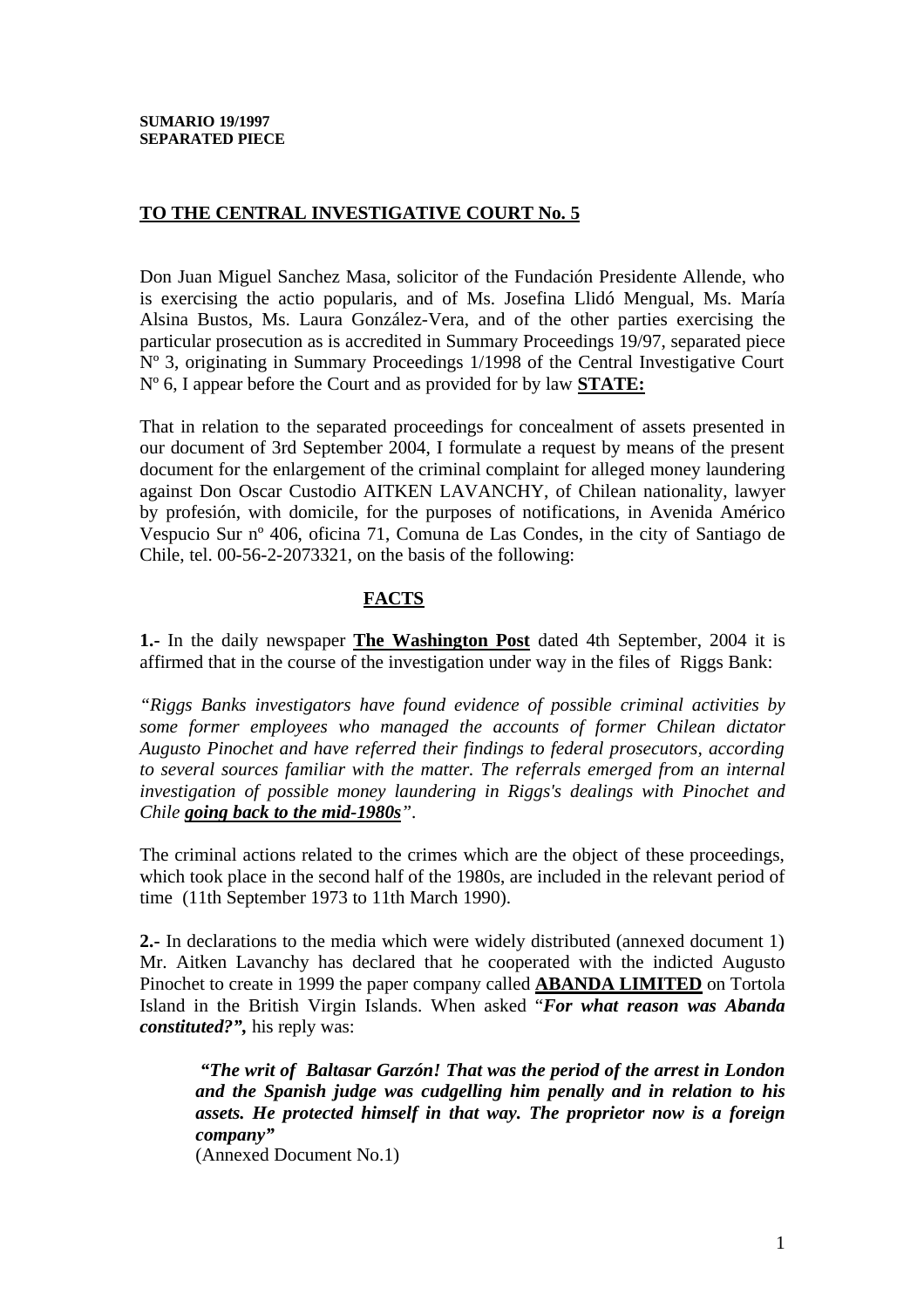**3**.- **ABANDA LIMITED** had been constituted through the intervention of a Panamanian law firm, Alemán, Cordero, Galindo y Lee (annexed doc. nº 2).

**4**.- Likewise, Mr. AITKEN appears to be the manager of other companies whose purpose is to conceal the assets of the accused Augusto Pinochet, such as that which is identified by the name **BELVIEW INC**., created in Tortola Island, British Virgin Islands (annexed doc. nº 2), and **BELVIEW S.A.** in Chile.

**5**. Mr. AITKEN calculates the value of that part of the accused Pinochet´s assets of which he has knowledge as up to 15 million US dollars, independent of other parts managed by other persons. Thus, he affirms that he did not know of the Riggs Bank accounts before their existence was revealed in the US Senate Report (annexed document.  $N^{\circ}$  1).

**6**. –In reply to the question "*Where is the money now?"* Mr. AITKEN replied that it had been put at the disposal of Don Sergio Muñoz, magistrate of the Court of Appeals of Santiago:

*"The judge made clear that the matter is under the proceeding secrecy. But he took the necessary, cautionary measures to give the maximum protection to those resources which the general put at his disposal. The resources are under his jurisdiction and control."*

#### **LEGAL REASONINGS**

#### **I**

Those about which we wrote in documents dated 19th July and 3rd September 2004, should be taken as reproduced in their entirety herewith, in particular those which are stipulated in **Articles**  $258^1$  and  $257^2$  of the Penal Code in relation to arts.  $27^3$ ,  $28^4$ , **29<sup>5</sup> y 31<sup>6</sup>** of the Law of Criminal Proceedings.

 $\overline{a}$ 

<sup>&</sup>lt;sup>1</sup> 1. *Art. 258*. The person who acts as an administrator, de jure or de facto, of a legal entity or acts in *the name of, or in representation – legal or voluntary – of, another person will be held personally responsible, even if there is not a convergence in that person of the conditions, qualities or relationships that the corresponding characteristics of the crime require in the case of its active subject, provided that those circumstances are present in the entity or person in whose name, or in representation of whom, he acts.2. On that basis, if a sentence imposes a fine on the author of the crime as a penalty, the legal entity which acted in his name or on his behalf will be responsible – jointly and severally - for its payment. 1. Will be punished with prison terms of from one to four years and a fine of twelve to twenty four months:* 

*<sup>1</sup>st The person who hides his assets prejudicing his creditors. 2nd The person who, for the same purpose, carries out any act of dispersal of property or creation of obligations which defers, renders difficult or impedes the efficacy of seizures or of a process whose nature is executive or binding, be it judicial, extra-judicial or administrative, which has been initiated or is foreseen as likely to be initiated 2. That which is foreseen in the present article will be applied, whatever the nature or origin of the obligation, when an attempt is made to evade compliance or payment, including the economic rights of the workers, independent of whether the creditor is a private individual or a legal entity, public or private.*

<sup>2</sup> **Article 257. [Concealment of assets**] *1. Will be punished with prison terms of from one to four years and a fine of twelve to twenty four months:* 

*<sup>1</sup>st The person who hides his assets prejudicing his creditors. 2nd The person who, for the same purpose, carries out any act of dispersal of property or creation of obligations which defers, renders difficult or impedes the efficacy of seizures or of a process whose nature is executive or binding, be it*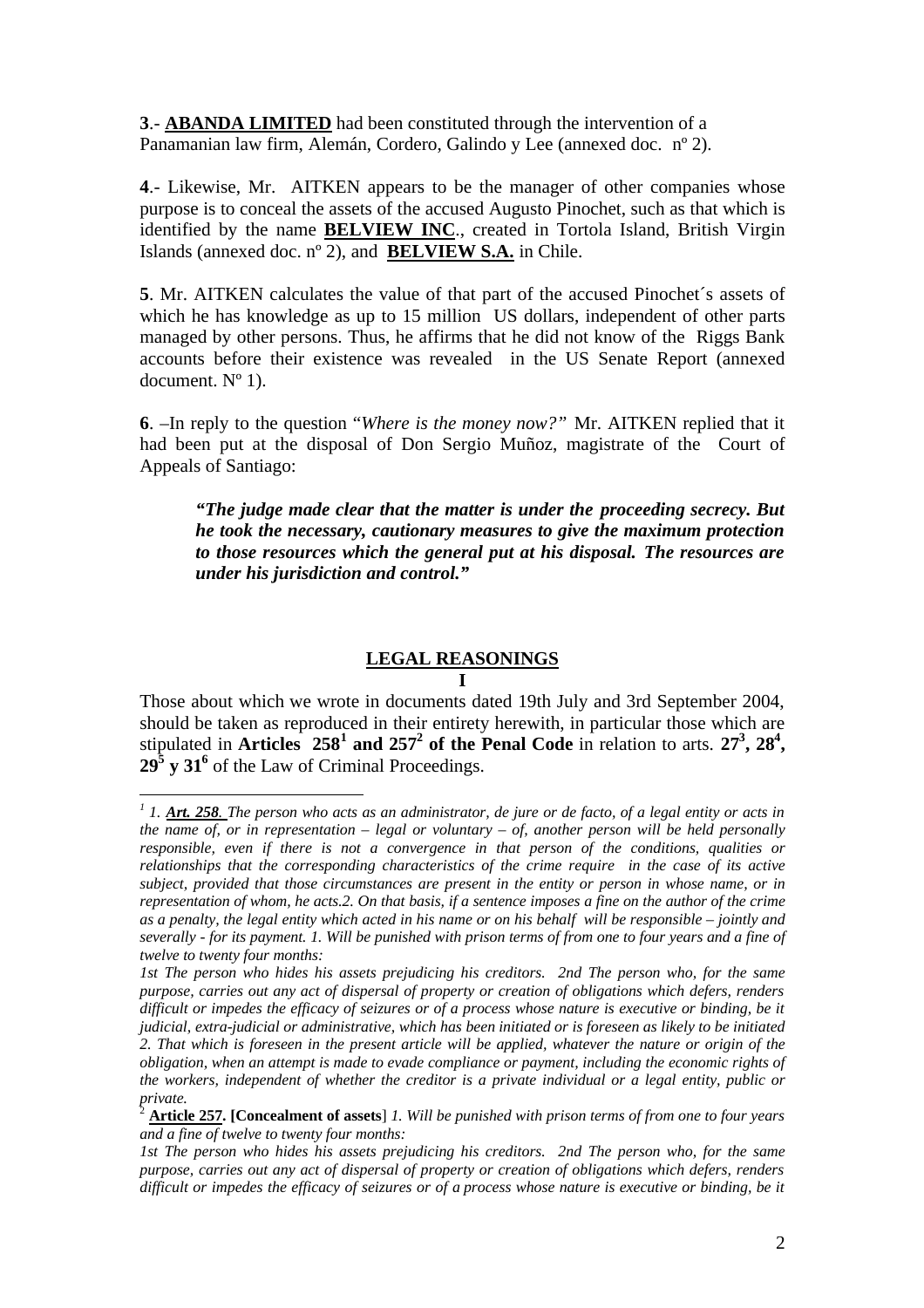#### **II JURISDICTION AND COMPETENCE OF THIS COURT**

**II.1**.- We take as reproduced herewith the propositions referred to in our documents of 19th July and 3rd September 2004, in particular those which are stipulated in **arts. 23.4 and 65.e**) 7 **of the Organic Law of Judicial Powers.**

**II.2**.- It is not necessary that Mr. AITKEN should have participated in the crime that is the cause to the proceedings, whether this be money laundering or concealment of assets: it is enough that he **knew** that the funds had their origin in the crime concerned and **wanted** to collaborate in their concealment. This is the classic figure of the receiver: he is a receiver precisely because he does not participate in the theft but profits from the outcome of it.

**II.3**.- **The rule of connectivity** is fully applicable to the facts described

**II.4**.- As regards the place in which the crime was committed, money laundering is a matter of universal jurisdiction (and that, at least in relation to terrorism and drug trafficking, is a norm governed by a convention ratified by Spain)

**II.4.1**.- This crime should be pursued in Spain even if *in whole or in part* the conduct took place outside Spanish territory. The legitimacy of the Spanish jurisdiction in these proceedings (the nexus between the conduct and the Court) derives from the fact that the penal and civil actions are prior to the typified conduct and have been accepted as being of the competence of the Spanish courts prior to the event.

**II.5**.- As regards the crime of concealment of assets, it is committed in Spain because it was here that the attempt to gain access to the assets was made and judicially

<sup>6</sup> **Article 31. [Criminal responsibility of the representative of a legal entity**

 $\overline{a}$ *judicial, extra-judicial or administrative, which has been initiated or is foreseen as likely to be initiated 2. That which is foreseen in the present article will be applied, whatever the nature or origin of the obligation, when an attempt is made to evade compliance or payment, including the economic rights of the workers, independent of whether the creditor is a private individual or a legal entity, public or private.*

<sup>3</sup> **Article 27***.The authors and accomplices are criminally responsible for the offences and misdemeanours.*

<sup>4</sup> **Article 28. [Concept of «author»**]. *The authors are those who carry out the act on their own, together with others, or through another, whom they use as an instrument. Also considered as authors are: a) Those who directly induce another, or others, to carry it out. b) Those who cooperate in its execution by means of an act without which it could not have been carried out .*

<sup>5</sup> **Article 29. [Concept of «accomplice"]** *The accomplices are those who, while not being included in the above article, cooperate in the execution of the act through prior or simultaneous actions.*

<sup>7</sup> *"Article 65. The Criminal Tribunal of the Nationalk Court will deal with: (...) e) Crimes committed outside the national territory in those cases in which,, in accordance with laws and treaties, the trial corresponds to the Spanish Courts. In every case, the competence of the Criminal Tribunal of the National Court will include taking cognisance of crimes connected with all of those previously indicated.*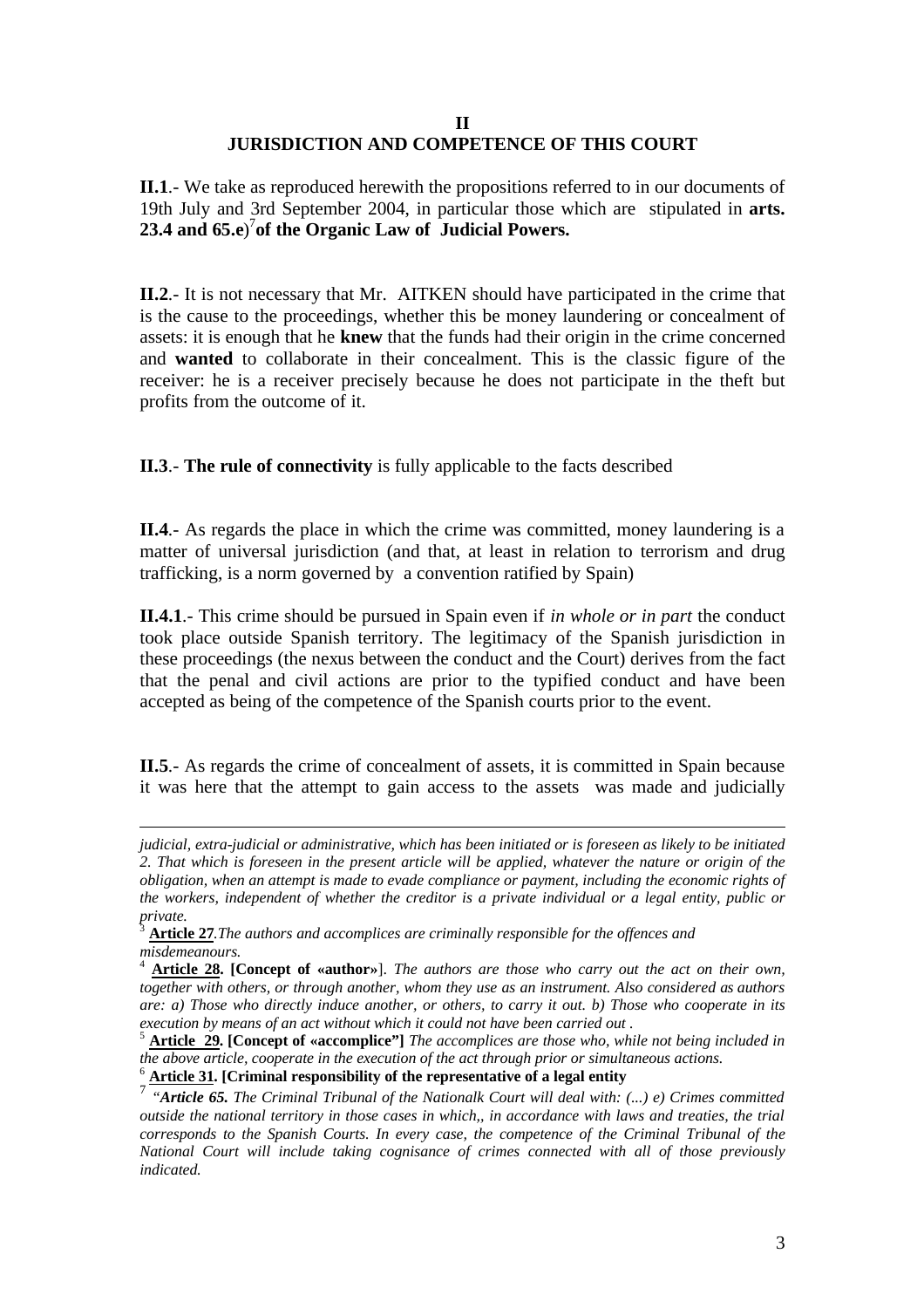recognized, and it was here that it was defeated by fraudulent means. Although Mr. Aitken´s fraudulent conduct has been carried out (as regards actions) in Panama, the Virgin Islands and Chile, it is considered to have been carried out, as regards its consequences, in Spain.

**II.5.1**. Jurisprudence exists on matters of territorial competence between different Spanish courts which indicate that the concealment is understood to have been committed in the place where the assets are located .

Thus, the **Decision of the Supreme Court (Chamber II) of 4th October, 2000** (RJ 2001\1544), determined in the matter regarding competence núm. 750/2000 a case relative to a an alleged crime of concealment of assets and money laundering originating in the Central Court of Instruction No. 1 (Preliminary Proceedings 425/1994) committed in part outside Spanish territory (our highlighting):

*"SOLE.- The reasons invoked by the Fourth Section of the Provincial Court of Pontevedra to refuse to accept the trial of the facts which are the object of these actions and raise an issue of negative competence on the grounds that the trial should be the competence of the National Court are based on letters d) and e) of section 1 of article 65 of the Organic Law of Judicial Powers (RCL 1985\1578, 2635 and ApNDL 8375), that refers to crimes related to trafficking in drugs and narcotics, committed by organised groups, whose effects are produced in places within the competence of different Courts and while being crimes committed outside the national territory, according to laws or treaties, the trialcorresponds to the Spanish Courts.*

*In the accusation by the Prosecutor´s Office, in his provisional conclusions, reference is made to a series of operations involving money originating in drug trafficking and to the withdraw of assets from on going claims made on them mentioning amongst them the constitution by Esther L. G., in the name of Pitville Ranger Corporation, of a unilateral mortgage on a property to provide a provisional surety in Proceedings handled by the Central Court of Instruction, that is in Madrid. Likewise the Prosecutor´s Office includes in its account of events the creation of a contrivance of shell companies to dissimulate the illicit origins of important sums of money derived from the sale of of narcotic substances in various European countries and, in that context, reference is made, amongst other acts, to the opening of an account in a branch of a Spanish bank in the city of Zurich , to the purchase of purely instrumental companies in the Republic of Panama called Fashion Earrings, SA and Pitville Ranger Corporation, describing operations in which these companies played a role, and also referring to the transfer of an important sum of money to Germany, operations related to the Sociedad Portuguesa Batedor, SA and the deposit of money in the Banco Pinto Sotomayor of Valença do Minho, in Portugal. The crime of money laundering is present in the entire financial circuit of* 

*drug trafficking and in the events which are described in the written accusation of the Prosecutor´s Office reference is made to episodes in various Spanish provinces, an organization having existed in a foreign country and what is most important some of the operations having taken place in a foreign country, as a result of which the competence of the*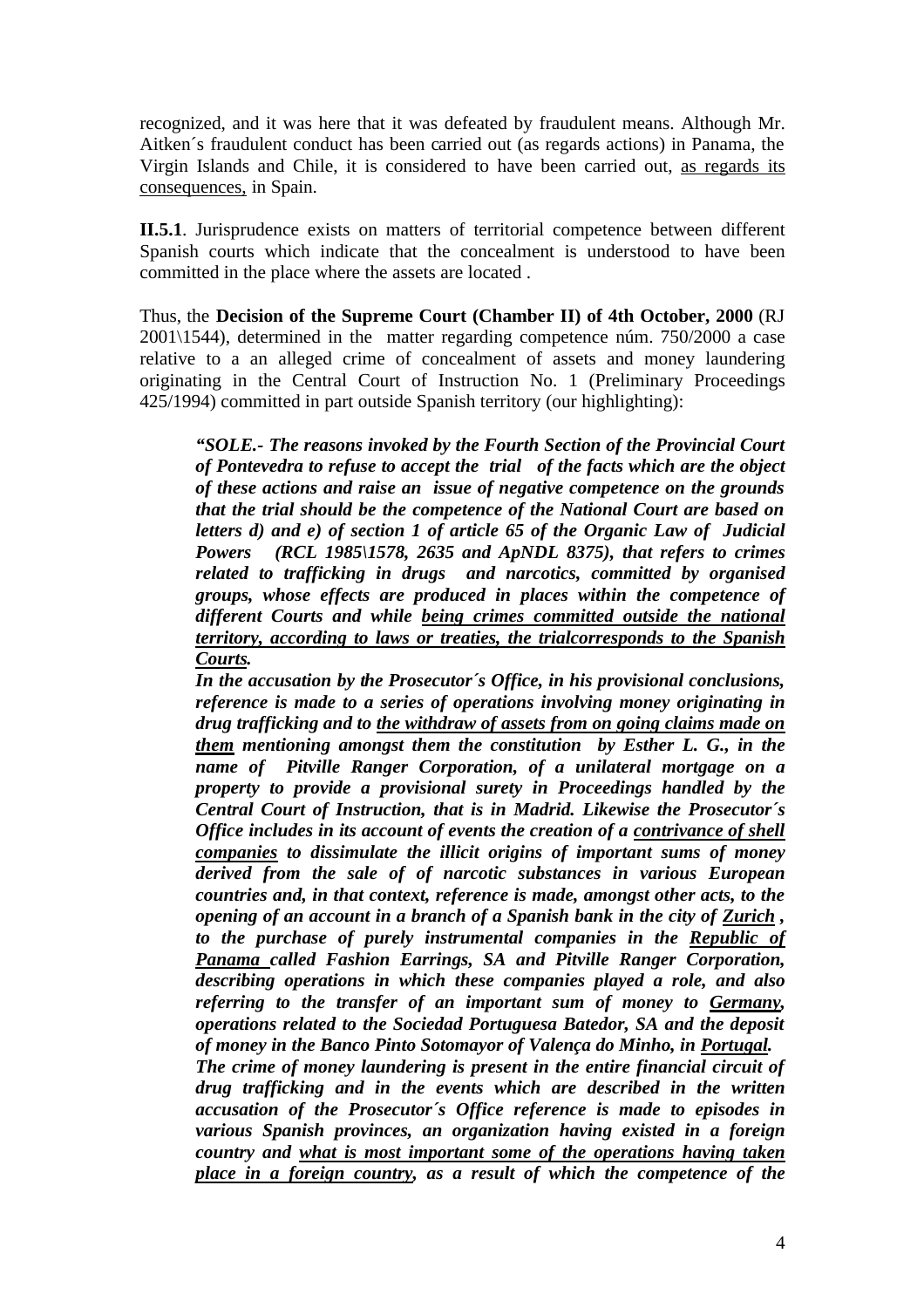# *National Court is determined in accordance with the article of Organic Law of Judicial Powers to which reference has already been made*

This jurisprudence is equally applicable in this proceedings *mutatis mutandi,* the crimes from which they originated being the result of terrorism, genocide and tortures.

**III**.- A**rt. 764 of the LECriminal** permits the Court to adopt cautionary measures for the purpose of determining financial responsibilities, including costs.

**IV**.- A**rt. 28 of the bilateral Convention governing extradition and judicial assistance between Spain and Chile** determines:

## "*Article 28. Obligation to provide assistance.*

*1. The parties are obliged to provide mutual assistance, in accordance with the provisions of this Treaty, in the carrying out of investigations and actions related to any criminal proceedings initiated by events whose knowledge is the competence of that requesting Party at the moment at which that assistance is requested.*

*2. The assistance may be provided in the interests of Justice even if that act is not punishable in accordance with the laws of the Party whose assistance is requested. Nevertheless, if measures to secure objects or carry out searches of homes are required, it will be necessary that the act for which the assistance has been requested is also considered as a crime in the legislation of the Party whose assistance has been requested."*

*"Article 40. Requirements for the request.*

*1. The requests for assistance should include the following::*

*a) Authority of the person who is making the request and nature of the decision.*

*b) Crime to which the proceedings refer.*

*c) To the extent possible, identity and nationality of the person accused or convicted.*

*d) Precise description of the assistance which is requested and all such information as is considered useful to the effective compliance with the request.*

*2. Those requests whose object is any action other than simply handing over objects or documents must also include a summary description of the facts and the accusation which has been formulated, if that is the case.* 

*3.When a request for assistance has not been complied with by the Part to which it was directed, it will be returned with an explanation of the reasons for this.* 

*Article 41. Transmission of the request.*

*1. The request for assistance will be submitted by diplomatic channels. Nevertheless, the Parties may designate other authorities qualified to send or receive such requests*

*2. The Parties may entrust to their Consuls the carrying out of such actions as are permitted by the legislation of the recipient State.*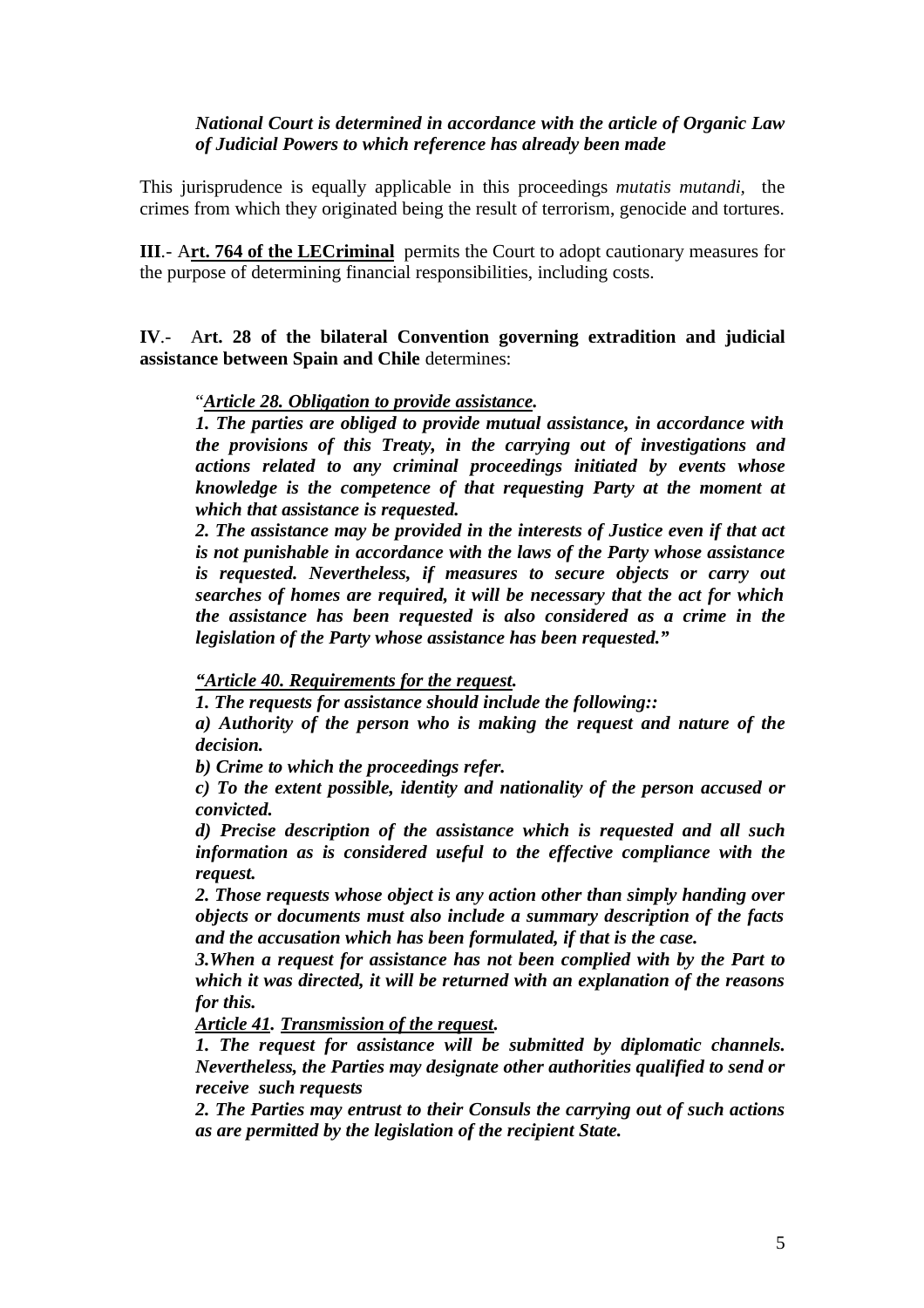**V**.- In addition, **art. 466 of the Chilean Penal Code** *determines***:**

*"The debtor not dedicated to commerce who conceals his assets, prejudicing his creditors or who becomes insolvent as a result of concealment or malicious squandering of those assets will be punished with "prisión menor" [*a term of imprisonnement below the minimum which is served in practice*] in any of its degrees.*

*The same punishment will be applicable if, in prejudice of those creditors, he enters into simulated contracts.."*

In accordance with Chilean doctrine and jurisprudence, the crime referred to in the Article 466 has a material aspect and not merely formal and it is, therefore, necessary that the action should be the cause of damage.

As regards whether the damage must be real and effective or it is enough that it should be potential or fortuitous, the author of treatises on penal law, Alfredo Etcheberry (one of the most notable penal specialists of Chile) in his work Derecho Penal, (Penal Law) Volume III, page 420, in reference to damage as a typified element in fraud as a result of deceit, sustains the following:

*"SOLER (124), holds that effective damage is necessary. CARRARA (125) holds the opinion, on the other hand, that potential damage is sufficient.. The German doctrine in general favours this latter point of view. It is true that, in principle, real and effective it is necessary that damage should be done but often a mere potential damage is already sufficient, given the harm which is done."* 

Later on, he adds:

*"As regards mere expectations, the doctrine is divided. It is necessary, in any case, to distinguish between those mere expectations that are based on an existing juridical situation and those which are simply hopes or possibilities. Losses arising from the former could be seen as damaging. That would not be the case in relation to the latter."*

In the light of this general criterion, given that the stratagem of removing and concealing assets was employed after the Decision of 19th October 1998, whose purpose was to embargo assets and ensure that penal responsibilities could be attributed in the future, it is clear that harm is caused, in a financial sense, to the juridical content of that writ.

In the latter sense, the same author, Mr. Etcheberry, states that the majority of authors sustain that the concept of damage is juridical and not economic but that the damage should be quantifiable in money terms.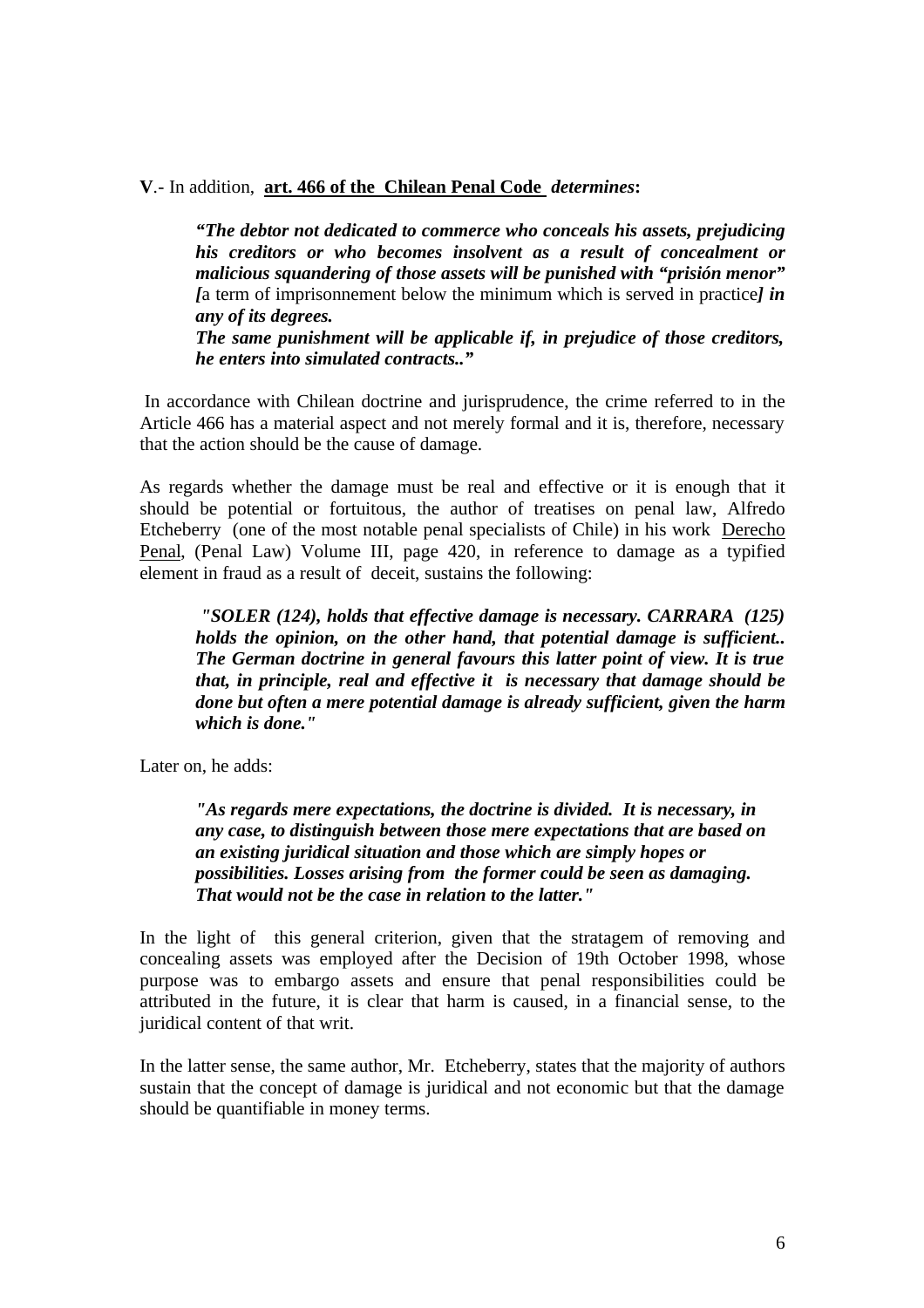**VI**.- **Art. 43 of the Chilean Code of Penal Proceeding** states that:

"*Provided that they are not opposed to what is established in the present Code or in special laws, the measures which are common to all proceedings and which are contained in Book I of the Code of Civil Proceeding are applicable to the penal procedure".*

**VI.1**.- **Book I of the Code of Civil Proceeding of Chile** provides in **art. 242**:

*"The decisions made in foreign countries will have in Chile the force which is given to them in their respective treaties; and for their implementation the procedures established by Chilean law will be followed, to the extent that they have not been modified by such treaties."*

**VII.-** The **Code of International Private Law of Chile (Bustamante Code**, the State of Chile is a Party and it is applicable in a subsidiary sense**),** provides that:

> *"Book Three. INTERNATIONAL PENAL LAW Chapter I. ABOUT PENAL LAWS*

*"Art. 302.-When the acts that constitute a crime are carried out in diverse contracting States, each State may punish the act carried out in its country, if it constitutes in itself a punishable act.*

*Otherwise, preference will be given to the law of the local sovereignty in which the crime was committed".*

*"Art. 303.- If the matter relates to crimes committed in the territories of more than one contracting State, only that crime committed in its territory will be submitted to the penal law of each one."*

## *Chapter II. CRIMES COMMITTED IN A CONTRACTING FOREIGN STATE*

*"Art. 307. Those who commit a crime outside the territory, such as white slavery, which the contracting state is obliged to repress in accordance with an international agreement, will also be subject to the penal laws of any foreign State in which they may be apprehended and tried.".*

*Book Four.INTERNATIONAL TRIAL LAW Subtitle. COMPETENCE Chapter III. GENERAL RULES REGARDING PENAL COMPETENCE* 

*"Art. 340. The judges and courts of the contracting State in which crimes and offences have been committed have competence to take cognizance of them and give judgements on them.*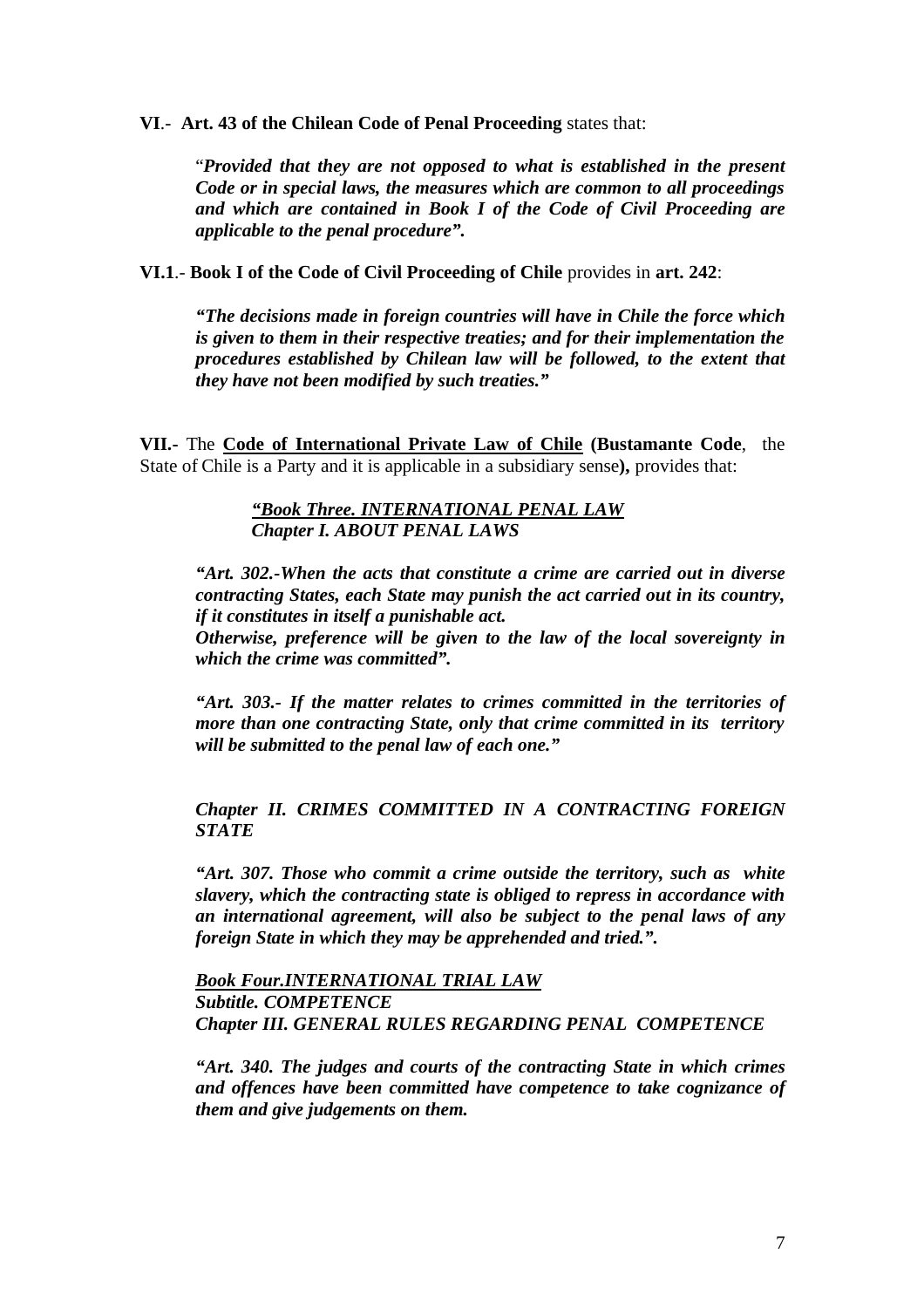*"Art. 341.- This competence is extensive to all those other crimes and offences to which is applicable the penal law of the State in accordance with the provisions of this Code.."*

*"Art. 342. It is also applicable to the crimes and offences committed in foreign territory by national officials who are entitled to the benefits of immunity."*

\*\*\* \*\*\* \*\*\* \*\*\*

#### **VIII.- ACTIONS REQUESTED**

1.- That in the Rogatory Letters requested in our previous documents the so-called **ABANDA LIMITED** should be added to the companies to be investigated

**2.-** That in compliance with what is provided for in **art. 118 of the LECriminal,** the request is made that Mr. AITKEN should be notified of the present enlargement of the criminal complaint, at the domicile indicated, together with a copy of the criminal complaint, and that he should be informed of his rights by means of a legal summons

**2.1**.- Note should be taken that in ratifying the Interamerican Convention on requisitorial or rogatory letters, the Republic of Chile formulated the following declaration:

# *Declaration made at the time of ratification, according to Article 16 of the Convention<sup>8</sup>*

 *" The instrument of ratification corresponding to this Convention contains the declaration "that its provisions cover the execution of letters rogatory in criminal, labor, and contentious-administrative cases, as well as in arbitrations and other matters within the jurisdiction of special courts".* 

**2.2**.- It is requested that the action of notification should be carried out by the Spanish Consul in Santiago de Chile, in conformity with **art. 41.2 of the bilateral Convention on Extradition and Judicial Assistance on criminal matters,** of 14<sup>th</sup> April, 1992 (Official Gazette of  $10^{th}$  January 1995), arts. 2, 3, 4 and 13 of the **Interamerican Convention on requisitorial or rogatory letters** , which is in force in Chile and Spain (Official Gazette of 15th August 1987), and art. 5 of the Vienna Convention on consular relations.

**3.-** The adoption of the following cautionary measure is requested: agree to a provisional embargo of the assets of Don Oscar Custodio AITKEN LAVANCHY;

 $\overline{a}$ 

<sup>8</sup> Article 16. *The States Parties to this Convention may declare that its provisions cover the execution of letters rogatory in criminal, labor, and "contentious -administrative" cases, as well as in arbitrations and other matters within the jurisdiction of special courts. Such declarations shall be transmitted to the General Secretariat of the Organization of American States."*